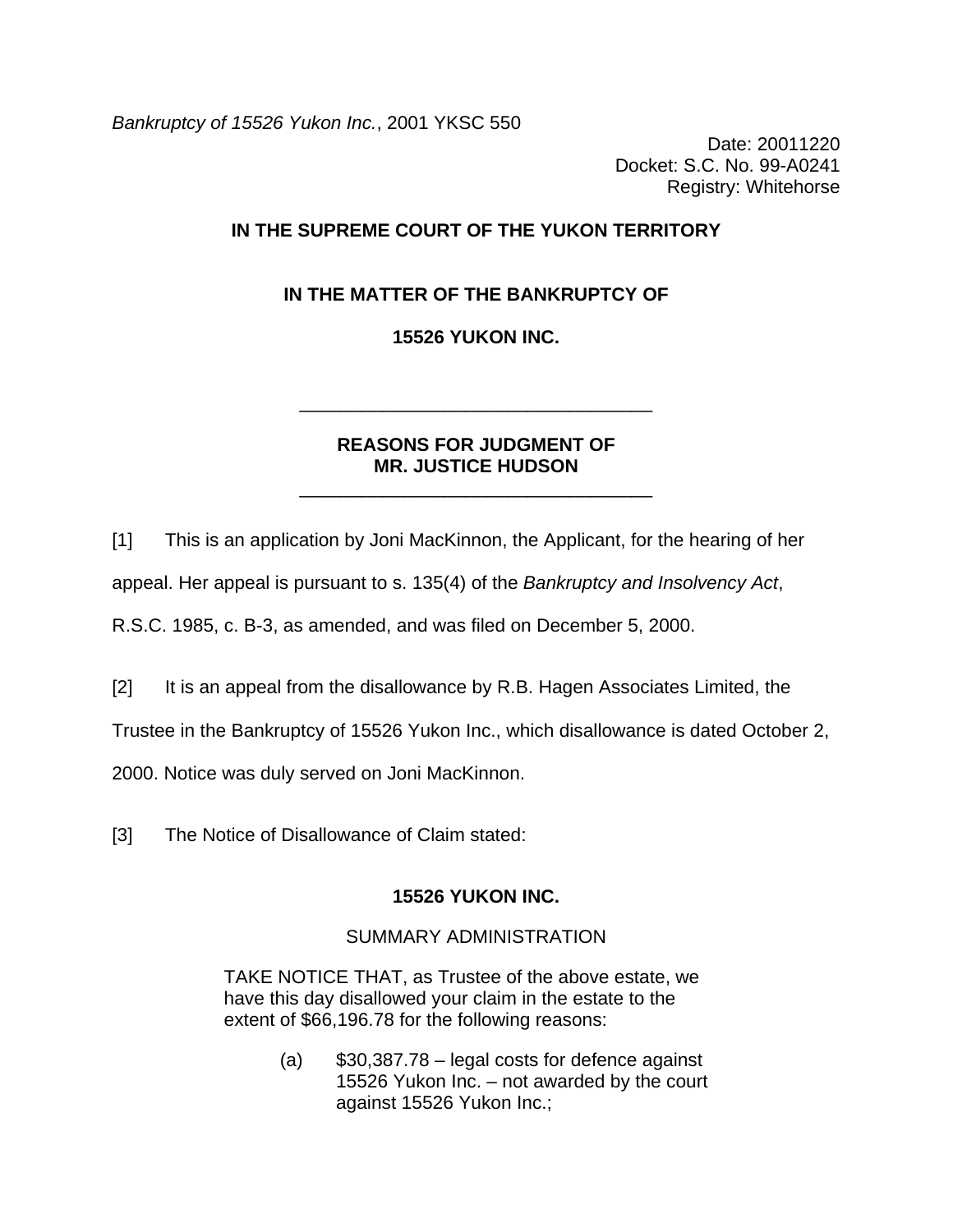- (b)  $$28,000.00 wages no contract by 15526$ Yukon Inc. to pay wages
- $(c)$  \$6,620.00 use of property no contract by 15526 Yukon Inc. for use of property.
- (d) \$1,192.00 legal costs for defence against Black Sheep Aviation – not awarded by the court against 15526 Yukon Inc.
- [4] A Notice of Motion was filed December 5, 2000 in the Supreme Court of the

Yukon Territory stating:

This Appeal is pursuant to s. 135(4) of the *Bankruptcy and Insolvency Act*, S.C. 1992 c. 27, (the "Act").

- [5] The orders sought were as follows:
	- 1. An Order that the decision of the Trustee to disallow the Applicant's claim of \$30,384.78 for legal costs be reversed;
	- 2. A Declaration that the Applicant's claim of \$30,384.78 for legal costs is a valid unsecured claim;
	- 3. An Order that the decision of the Trustee to disallow the Applicant's claim of \$28,000.00 for wages be reserved;
	- 4. A Declaration that the Applicant's claim of \$28,000.00 for wages is a valid unsecured claim;
	- 5. An Order that the decision of the Trustee to disallow the Applicant's claim of \$6,620.00 for use of property be reversed;
	- 6. A Declaration that the Applicant's claim of \$6,620.00 for use of property is a valid unsecured claim;
	- 7. An Order that the decision of the Trustee to disallow the Applicant's claim of \$1,192.00 for legal costs for defence against Black Sheep Aviation be reversed;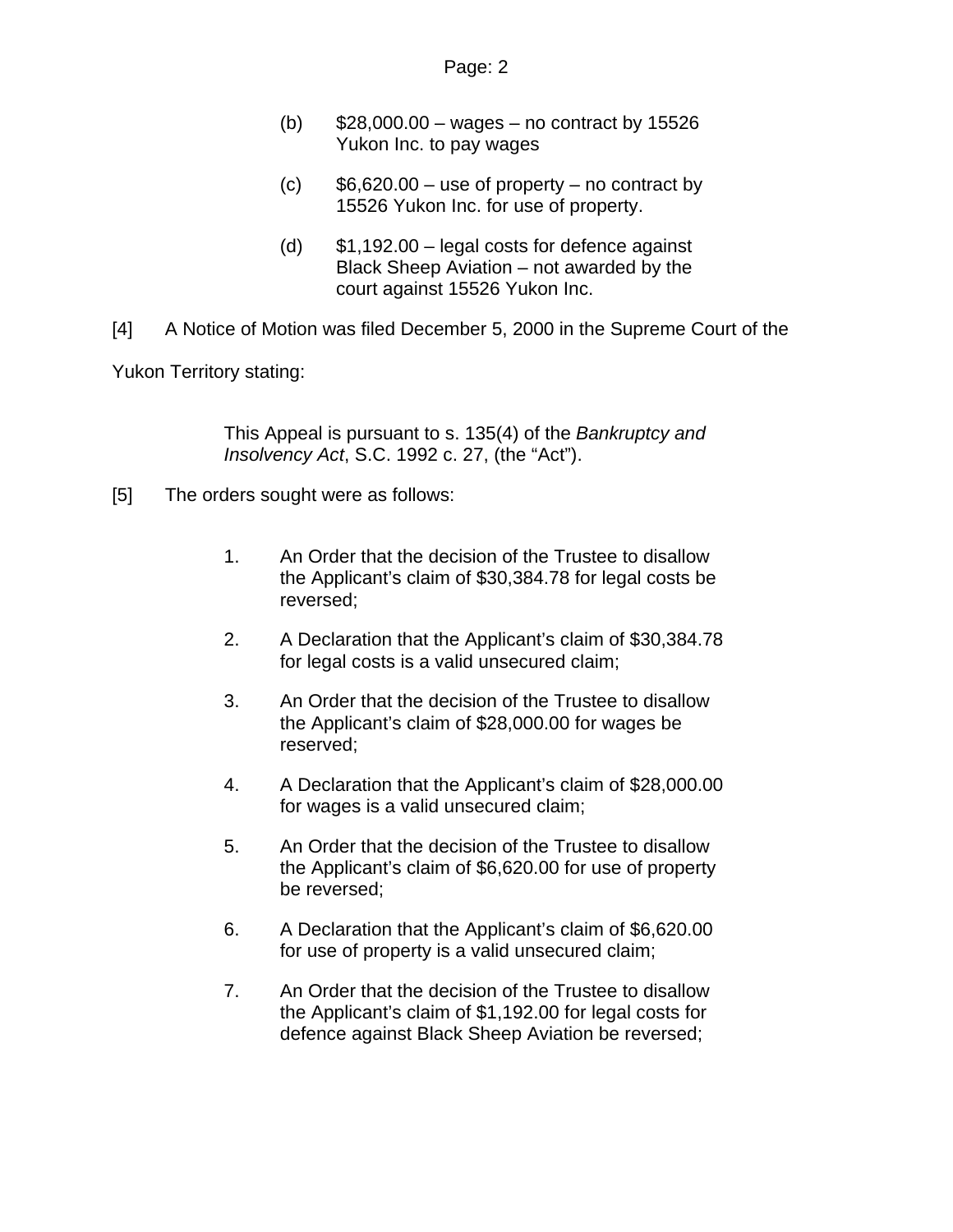- 8. A Declaration that the Applicant's claim of \$1,192.00 for legal costs for defence against Black Sheep Aviation is a valid unsecured claim;
- 9. In the alternative, an Order that the matter of Joni Mackinnon v. 15526 Yukon Inc., S.C. 99-A0090, be allowed to proceed pursuant to s. 69.4 of the Act;
- 10. An Order restraining the Trustee from distributing the assets of the Bankrupt's estate pending resolution of this matter;
- 11. Costs.

[6] After some adjournments and the filing of comprehensive affidavits, one by Joni MacKinnon having 48 paragraphs, and 16 exhibits, and another affidavit by Joni MacKinnon having 49 paragraphs and 20 exhibits, counsel made their submissions on December 17, 2001.

[7] These affidavits and a file containing five authorities were before the chambers judge on April 17, 2001, when the application (read "appeal") came on for hearing before Wachowich J. of the Supreme Court of the Yukon Territory. A best estimate from the clerk's notes is that submissions from both sides took approximately one hour in total. Bearing in mind that the extensive affidavits had been before the hearing judge for some period before chambers opened, it is not necessarily surprising that he gave his ruling from the Bench. The order in its entirety reads:

> UPON THE APPLICATION of the Applicant, coming on for hearing the 17<sup>th</sup> day of April, 2001 and upon hearing J. Robert Dick, counsel for the Applicant and Richard Buchan, counsel for the Respondent,

THIS COURT ORDERS THAT:

1. The Trustee reconsider the claim of Joni MacKinnon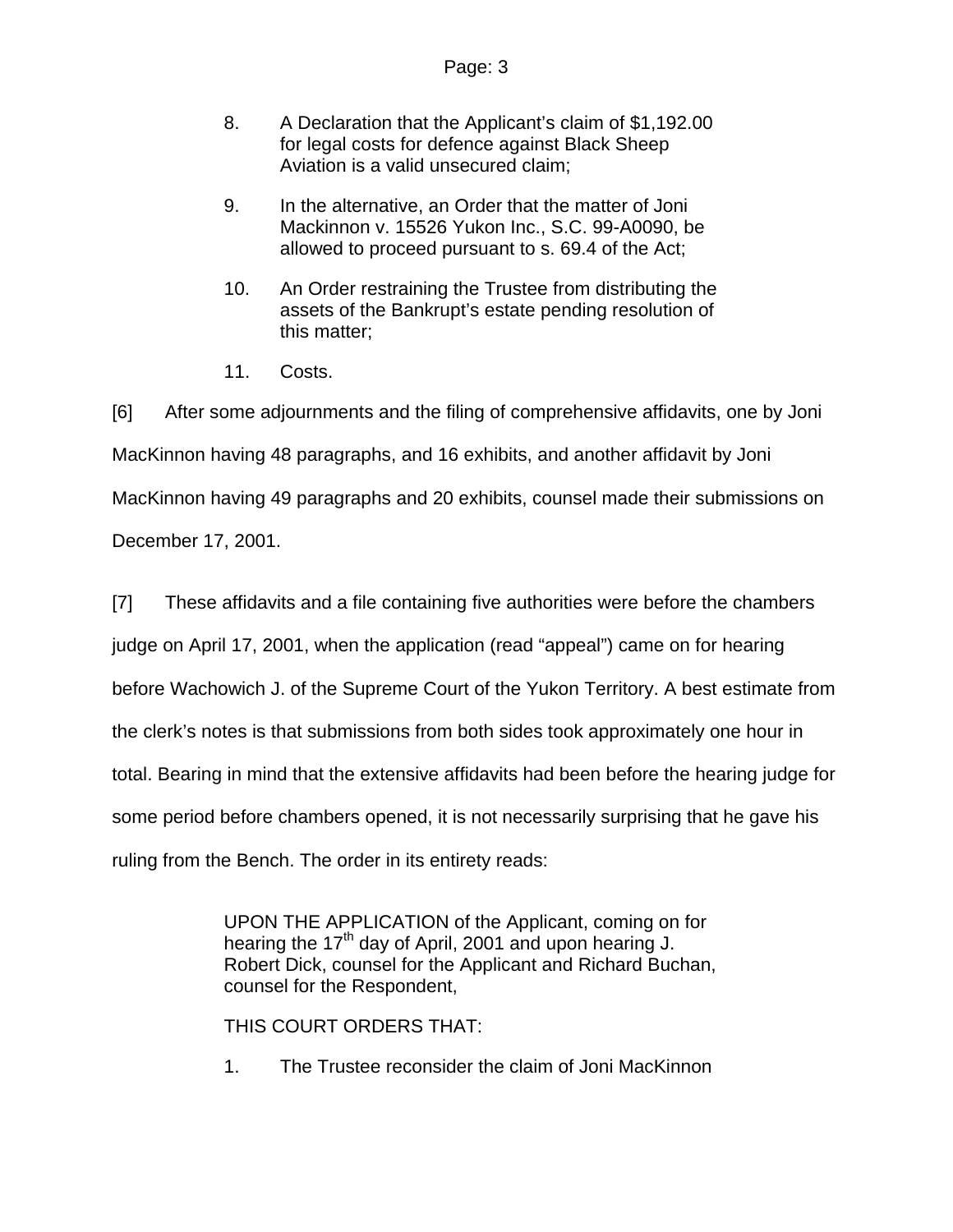#### Page: 4

2. Mr. Robert Dick may serve as Joni MacKinnon's appointee to the Committee of Inspectors in the Bankruptcy.

Below (and this is meaningful):

APPROVED AS TO THE ORDER MADE:

J. Robert Dick (Signature) Counsel for the Applicant

Richard Buchan (Signature) Counsel for the Respondent

[8] On May 16, 2001 the Trustee wrote to the Applicant's solicitor, Mr. Dick, and

stated:

Respecting the claim of Joni MacKinnon I advise that I have reconsidered it again and have revised the allowance from \$17,499.69 to \$19,239.40 which represents the total of the particular items allowed rather than deducting the amounts disallowed from the total of her claim as originally filed. Otherwise I have concluded that there is no basis upon which to change my original decision respecting the matters allowed.

[9] The next that the Trustee heard from Mr. Dick was on November 7, 2001, when a

letter was written to the Trustee by Mr. Dick stating, *inter alia*:

To my knowledge, you have not yet produced this reconsideration.

[10] At this time, the position of the parties would appear to be as follows: The

Applicant would say that whatever Wachowich J. did, it fell short of deciding the appeal

under s. 135(4) of the *Bankruptcy and Insolvency Act*, and was some sort of

interlocutory ruling. The Trustee asserts that the hearing before Wachowich J. was the

hearing of the appeal and that the appeal was successful and that the Trustee complied

with the ruling, reconsidered and altered his award, and communicated it to the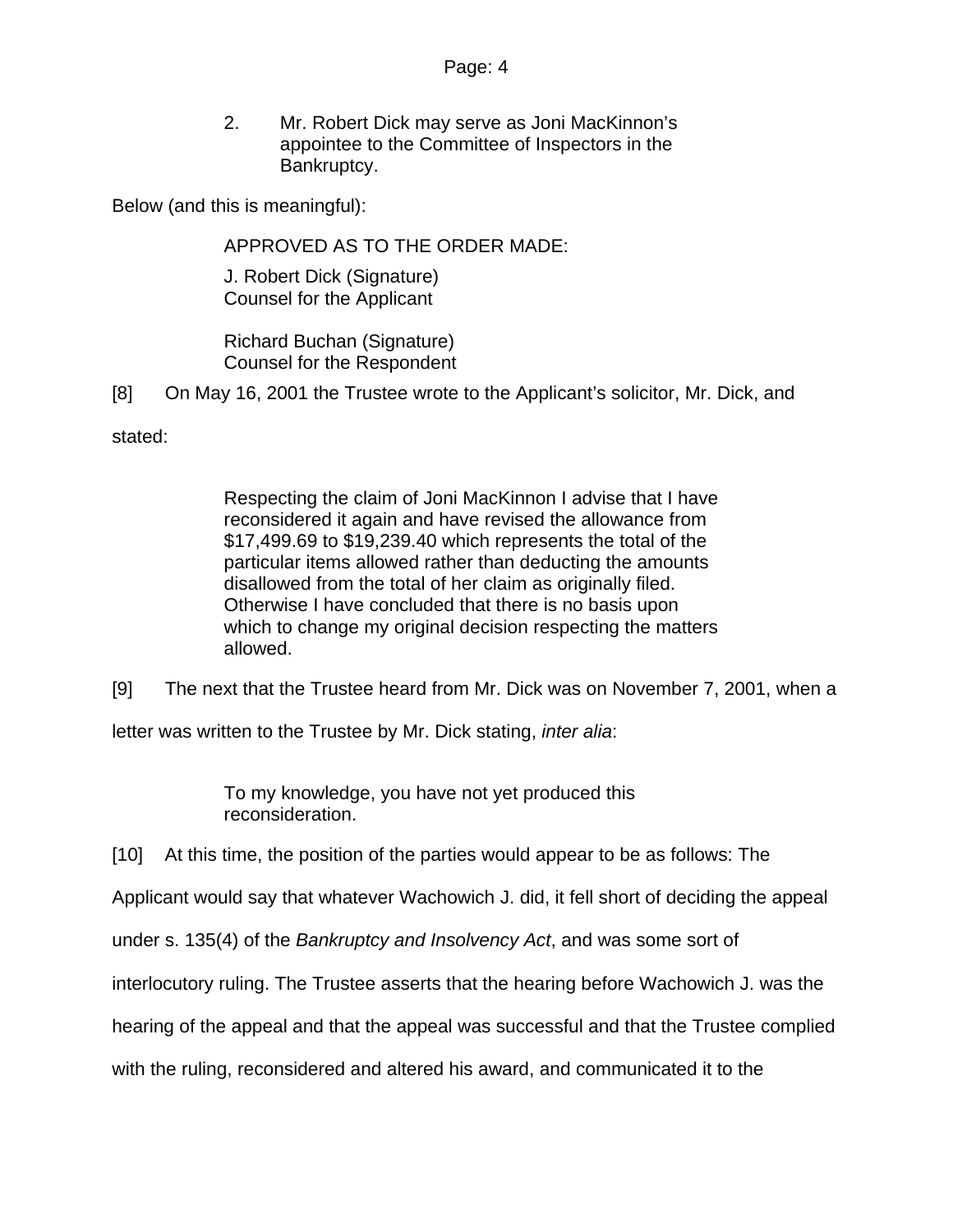Applicant in good time. He further argues that the Applicant, from approximately May 16, 2001, or whenever the letter was deemed to have been received by Mr. Dick, until November 7, 2001, did nothing. Therefore, no appeal was filed against the order of Wachowich J. and no appeal or other application was made from the determination on the reconsideration by the Trustee. The matter of the claim of Joni MacKinnon to have the determination by the Trustee reversed is at an end, there being no rights of appeal surviving.

[11] On October 29, 2001, the Trustee gave notice of an intention to apply for final distribution, such application to be brought on to the Supreme Court of the Yukon Territory on November 30, 2001 at the hour of nine o'clock in the forenoon or so soon thereafter as the motion can be heard for an order of discharge.

[12] On November 13, 2001, Mr. Dick prepared and filed a Praecipe asking:

The Applicant, Joni MacKinnon, requests that the matter of her Appeal, filed herein on December 5, 2000, be set down for hearing on November 27, 2001 at 10:00 a.m.

[13] The *Bankruptcy and Insolvency Act* is a statute containing a complete code of dealing with the fact of bankruptcy, and the law of bankruptcy and insolvency. Therefore, if the relief sought or the remedies sought is not to be found in the statute, then it is not in the court's power to order it.

[14] After deliberating over the affidavits, submissions and the court clerk notes, I make the following comments: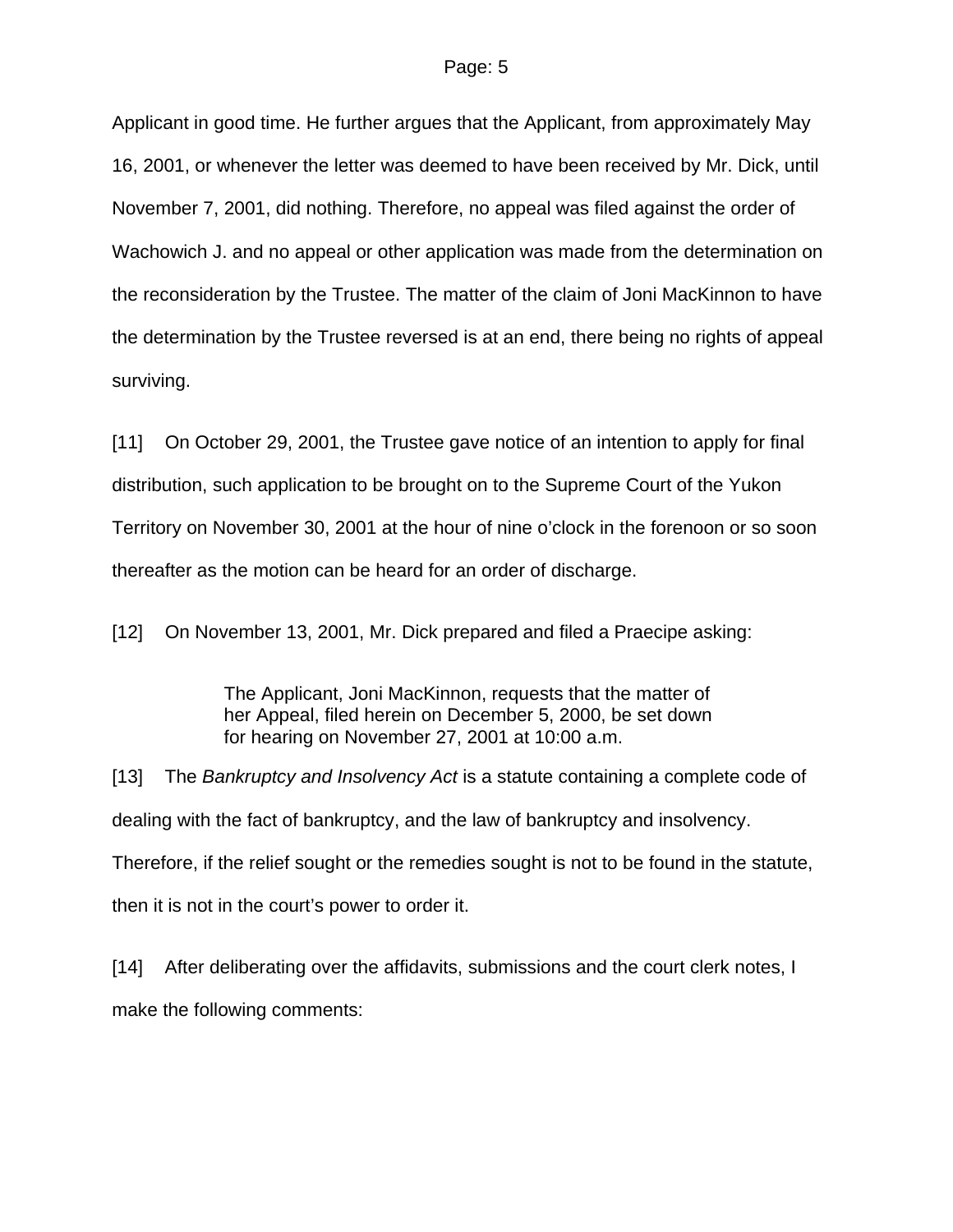- 1. On the basis of the volumes of material which were before Wachowich J. on April 17, 2001, and in that it was a hearing of the motion, which describes itself as an appeal under s. 135(4), and notwithstanding the fact that the order made gives relief not sought in the Notice of Motion and fails to give other relief which was sought in the Notice of Motion, the order of Wachowich J. can only be considered as the hearing of the appeal of the Applicant.
- 2. The Applicant did nothing in the ensuing seven months to indicate objectively that this was not the case.
- 3. The Trustee, on the other hand, complied with the direction given in the ruling by Wachowich J. On May 16, 2001, he rendered his conclusions in writing and increased the allowance by approximately \$1,800.00 in favour of the Applicant.

[15] It is my finding that, there being nothing done by the Applicant or her solicitor within the appeal period from April  $17<sup>th</sup>$  and, indeed, from then until this moment, and no application having been received to extend the time, I find the appeal from the disallowance by the Trustee was heard April 17, 2001 and this court is *functus*.

[16] Argument was made that the appeal under s. 135(4) should be by trial *de novo*. I do not find that a trial *de novo* grants a greater right of hearing or a fuller procedure than in the first instance, but would only repeat the procedure.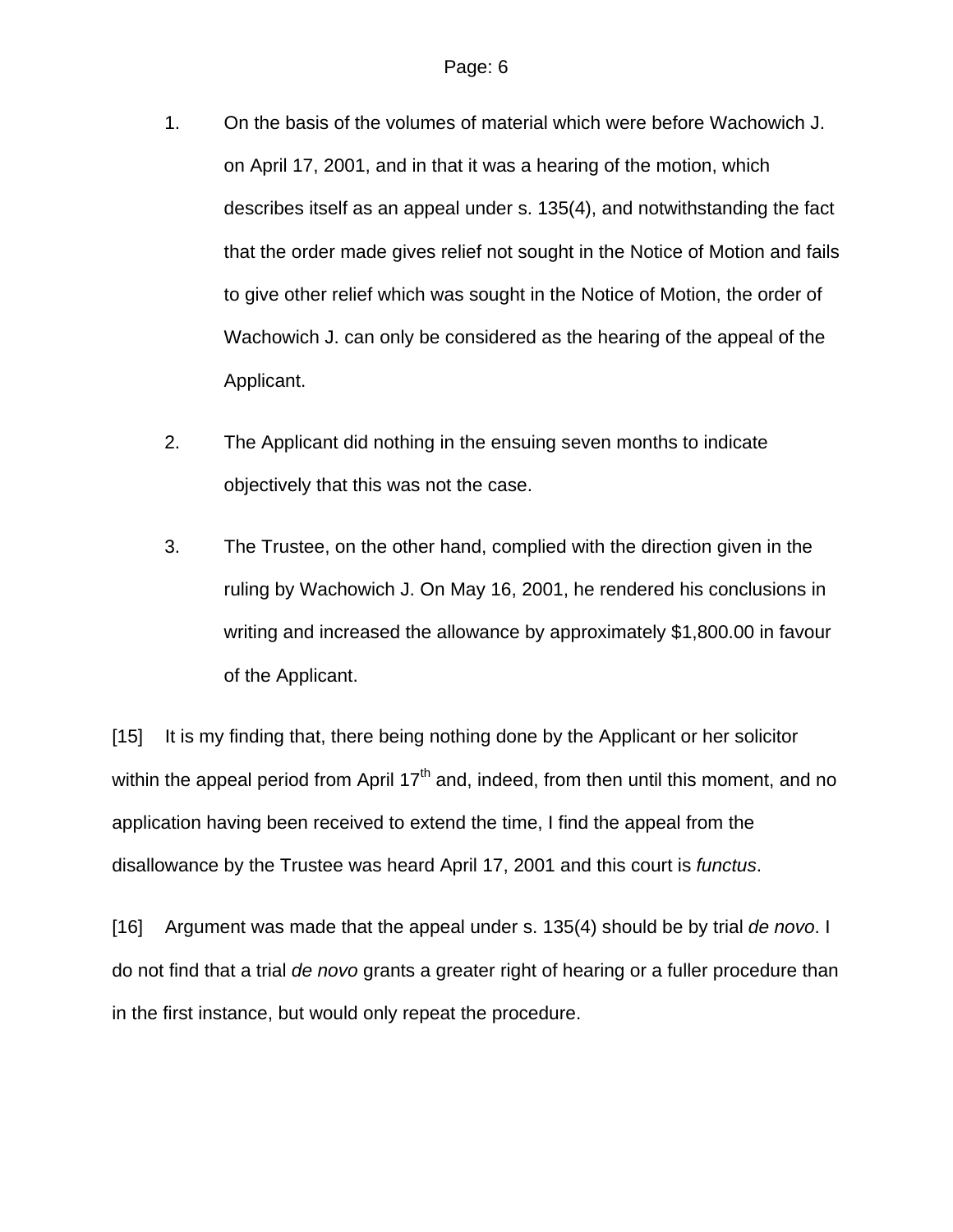[17] I have concluded, therefore, that if the appeal pursuant to s. 135(4) is, in fact, an appeal by way of trial *de novo* then that has occurred since the original hearing, and the general hearing or reconsideration by the Trustee of the claim was on the basis of the contents of the proof without a hearing and with no submissions on behalf of the claimant as is provided by the *Act*.

[18] The applicant states that the right of appeal under s. 135(4) stayed alive throughout the period from May 16, 2001 to November 7, 2001. The case of *Points of Call Holidays Ltd. et al,* [1991] B.C.D. Civ. 530-01 (B.C.C.A.) is relevant to this point. In this case, an application to extend the time to appeal was under consideration, the reason being that the appeal notice time was 10 days shorter than the normal 30 days and inadvertence was the reason for the delay. The court is quoted as saying in the head note:

> That is a factor to be taken into consideration when the Court is being asked to extend the time in an action in which the short time limit has been inadvertently overlooked. But it is not the only – nor the deciding – factor and the "considerable delay" in administering the bankrupt's estate looms large in that regard for such delay, although inadvertently caused, "will occur to the ultimate prejudice of those making claims in the bankruptcy proceedings."

[19] I also consider this factor in making the ruling that the appeal of Joni MacKinnon is no longer alive.

[20] The Trustee shall have its costs, to be paid out of the sums due the Applicant (claimant).

 $\overline{\phantom{a}}$  , and the contract of the contract of the contract of the contract of the contract of the contract of the contract of the contract of the contract of the contract of the contract of the contract of the contrac Hudson J.